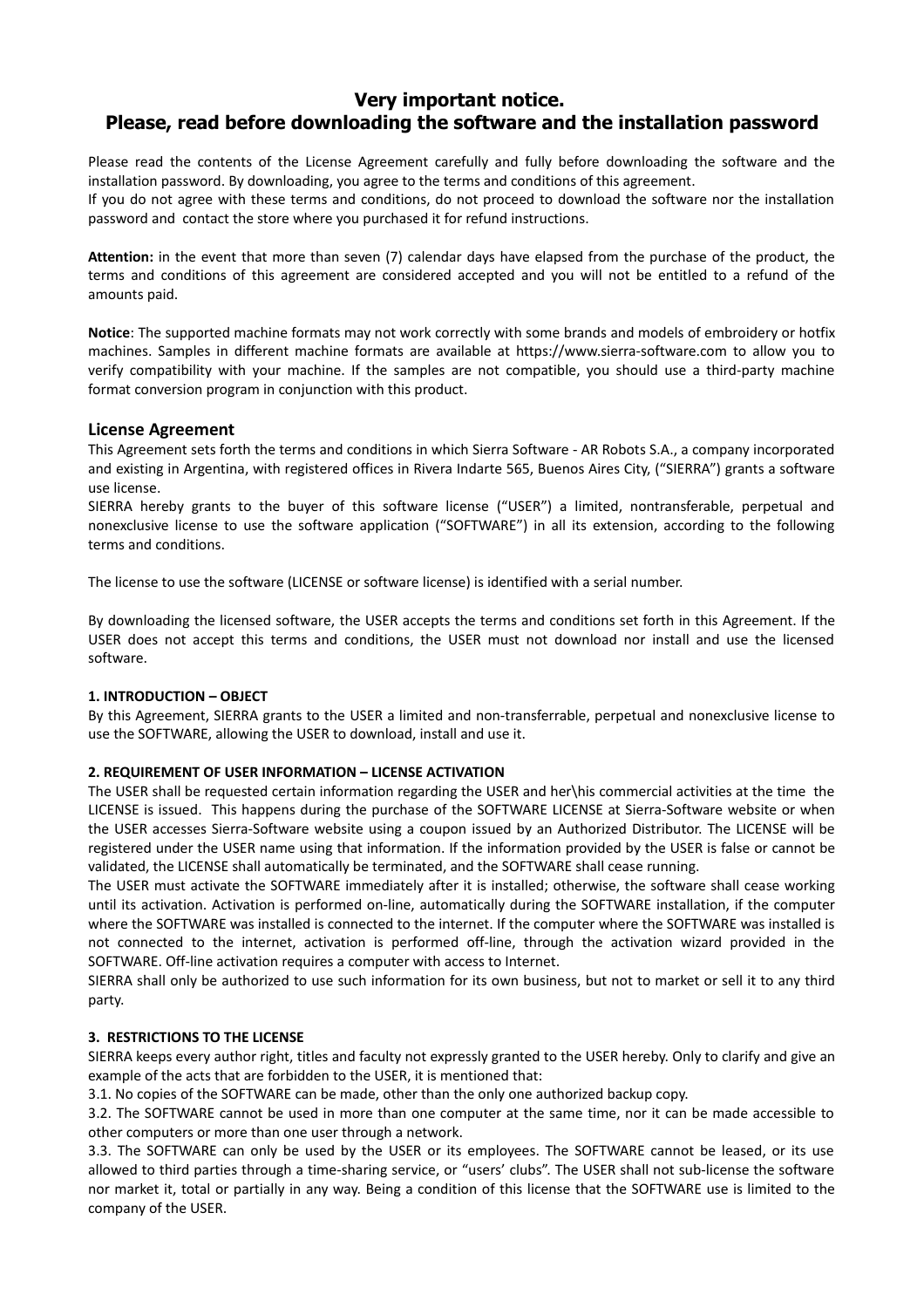3.4. The SOFTWARE cannot be modified or translated;

3.5 The LICENSE cannot be assigned nor transferred to any third party, by any manner whatsoever, for no purpose at all, either free or for a charge, without the express and written authorization from SIERRA, and payment of the applicable charges.

3.6. The SOFTWARE cannot be subject to any reverse engineering or similar process, as well as to any other process to avoid or supersede its protection and security devices or mechanisms. The USER shall not use the SOFTWARE or the information contained in the SOFTWARE to develop software that might compete with the Software.

The LICENSE must be validated time to time, at intervals defined by SIERRA. If the LICENSE is not validated timmely, the SOFTWARE shall cease working until the LICENSE validation is done. LICENSE validation is an automatic process when the computer where the SOFTWARE was installed is connected to the internet. If the computer where the SOFTWARE was installed is not connected to the internet, LICENSE validation should be done off-line, manually, using the activation wizard included with the SOFTWARE.

#### **4. LIMITED WARRANTY**

4.1 The SOFTWARE is provided "as it is", without warranty of any kind, expressed or implied, including the implied warranties of merchantability, non-infringement or fitness for a particular purpose. The USER is recommended to test the SOFTWARE extensively before using it in a productive environment, being the USER the sole responsible to determine whether or not the SOFTWARE serves the USER requirements and needs. As there is a trial version of the SOFTWARE available for testing, no refund claims will be accepted.

4.2 SIERRA does not warrant that the SOFTWARE shall be free of errors or appear precisely as described in the SOFTWARE documentation, nor that its use shall be interrupted. Due to the wide range of computers and conditions in which the SOFTWARE may be used, USER assumes the risk of the SOFTWARE result and performance and its ability to perform as described.

4.3. Warranty Conditions: It shall be condition for the SOFTWARE performance that the USER have activated the SOFTWARE and validate the LICENSE on all occasions where the SOFTWARE prompts to do it.

WARRANTY LIMITATION: SIERRA AND ALL PERSONS INVOLVED IN THE SOFTWARE CREATION, PRODUCTION OR MARKETING, ITS EMPLOYEES OR DISTRIBUTORS SHALL NOT BE LIABLE FOR ANY DAMAGE, DIRECT OR INDIRECT, CONSEQUENTIAL OR INCIDENTAL, DUE TO THE USE OR THE INABILITY TO USE THE SOFTWARE. IN ANY CASE, LIABILITY OF ANY OF THE AFOREMENTIONED SHALL BE LIMITED TO THE AMOUNT PAID AS LICENSE OR ROYALTY FEE. IN CASE THAT THIS WARRANTY LIMITATION IS NOT PERMITTED BY THE LAW, IT WILL SURVIVE TO THE EXTENT PERMITTED.

#### **5. SOFTWARE UPDATES**

USERS who have activated the SOFTWARE shall be eligible to receive software updates that SIERRA may release from time to time, to the applicable fees set forth for such updates.

Minor software versions (maintenance releases) for the major SOFTWARE version owned by the USER, that SIERRA may release from time to time, will be available through the live-update service free of charge.

#### **6. CONFIDENTIALITY, TRADE SECRETS**

6.1 SIERRA will provide USER with certain confidential information and documents for the better fulfillment of this Agreement. The USER acknowledges that this information is confidential and proprietary of SIERRA and compromise himself to preserve it and maintain it confidential for all the term that might last the relationship between the parties.

6.2 Upon termination of the license granted hereby, The USER compromises himself to destroy all the files and documents delivered to the USER as per this Agreement within 5 days upon termination.

6.3 The USER acknowledges that all the ideas, sequences, structure, organization, routines, procedures, algorithms, programs and user interfaces contained in the SOFTWARE to which he accesses due to this Agreement, are all SIERRA's Trade Secrets and proprietary information. The USER hereby acknowledges that he is to prevent these Trade Secrets and proprietary information from disclosure, being an essential condition to this Agreement, because the disclosure of these Trade Secrets and proprietary information would deprive SIERRA from peaceful and exclusive use of its undisclosed information and Intellectual Property rights. Therefore, the USER binds himself to maintain SIERRA's secrets undisclosed and to notify by writing the obligation of maintaining in strict confidentiality to any member of its staff that may have access to the SOFTWARE

#### **7. LICENSE TERMINATION**

SIERRA shall terminate this Agreement, without need to serve any previous notification to the USER, if the USER incurs in any of the followings situations:

7.1 Judicial or extra-judicial winding-up or bankruptcy process;

7.2 Commits a material breach of any term of this Agreement and fails to remedy such breach within ten (10) days